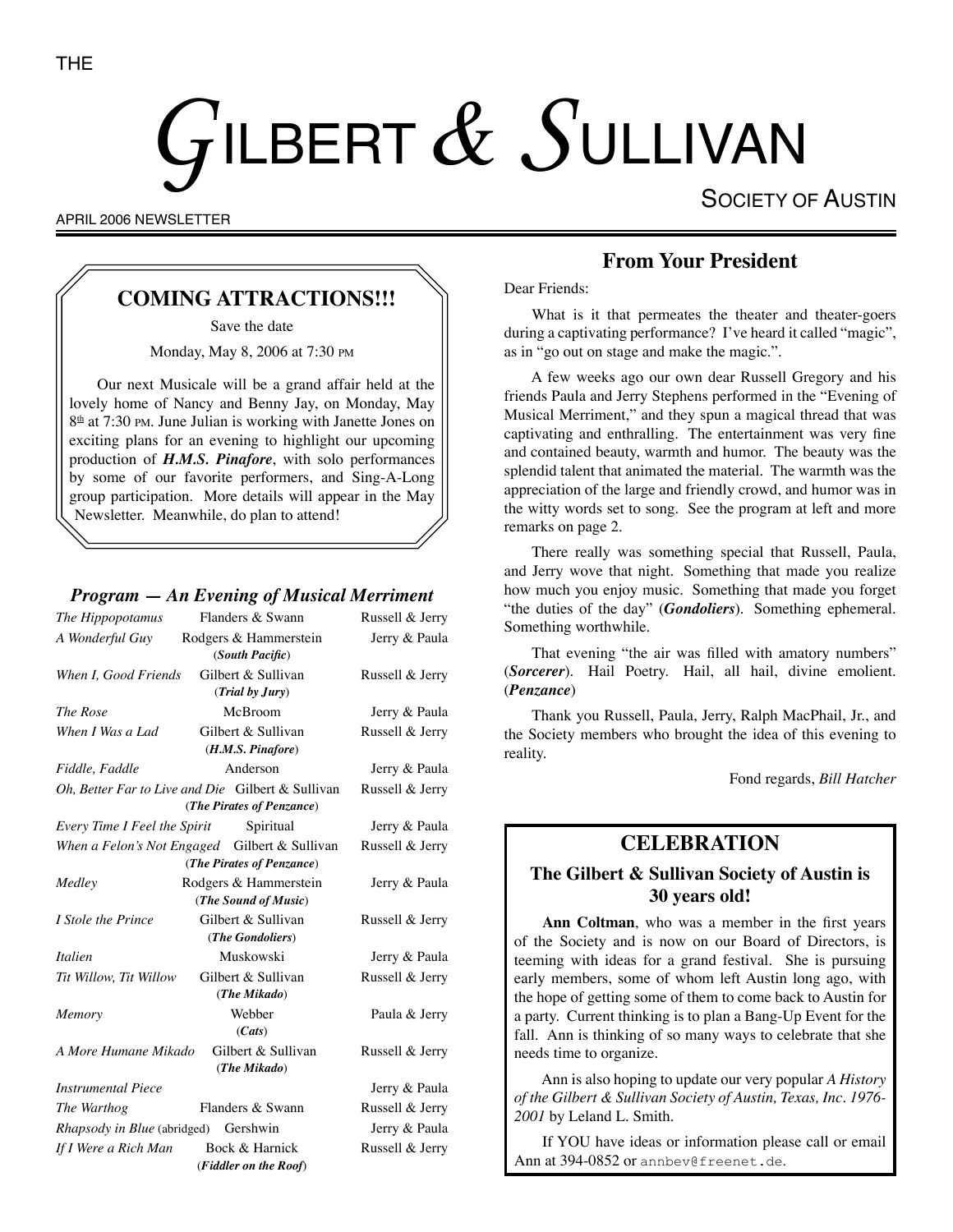#### **An Evening of Musical Merriment With Russell Gregory and**

**Dallas Piano Duo Jerry & Paula Stephens**

Report by *Reba Gillman*

A delightful evening was enjoyed by a full house at the First Presbyterian Church at 8001 Mesa Drive at 8 PM on Saturday, March 4, 2006. Russell set the stage for each of his songs with interesting and appropriate hats and shoes; the simple clothing in between added spice and variety. He was accompanied by Jerry & Paula Stephens. His offerings were chiefly well known Gilbert & Sullivan, with two songs by the more contemporary British comics, Flanders & Swann. He finished off with "If I were a rich man" from *Fiddler on the Roof*, and a Western song encore to satisfy some of his admirers. His style and voice were superb, and we all know about his amazing facial expressions. Each G&S piece was introduced with lighthearted comments from our Artistic Director and G&S Authority, Ralph MacPhail, Jr. In between the songs, the Piano Duo exhibited astonishing facility as they played a variety of pieces, many from well known Broadway musicals.

Afterwards performers and audience gathered in the lobby for cookies and punch, and friendly conversation. The church is a very welcoming performance space, home to a number of musical programs; it generously included this Evening of Merriment in its schedule. Our program was a great success: We made money to support our  $30<sup>th</sup>$  anniversary production of *Pinafore*, and a good time was had by all.

Many thanks to Allan Longacre, who worked long and hard to produce this event. Thanks also to the volunteers who helped smooth along the evening: Ann Coltman with daughter Penny, Cecily & Sam Johnson, June Julian, Barbara Longacre, Nancy McQueen, and Libby Weed with husband and all around helper, Michael.

**Natalie Does It Again!**

Congratulations to **Natalie George**, our production manager for *H.M.S. Pinafore*, who is returning from another exciting trip to New York City. She went as Tour Manager and Lighting Designer for the show, *Not Clown*, put on in Austin by Physical Plant Theatre. A thoughtful and interesting, favorable review appeared in the *New York Times* on March 20*th*. The play is described as "a crafty piece of meta-theater" with a plot that is "an elaborate allegorical joke, albeit a very dark one with political overtones." Obviously it is more than a century apart from the playful Victorian works of Gilbert and Sullivan, and yet perhaps a legitimate sequel in our time. We must honor Natalie for her skilled involvement with such widely different kinds of theater.

## *H.M.S. Pinafore The Company*

| Stage Director & Choreographer                                            | Ralph MacPhail, Jr.         |
|---------------------------------------------------------------------------|-----------------------------|
| Music Director & Conductor                                                | <b>Jeffrey Jones-Ragona</b> |
| Production Manager & Publicity Director                                   | <b>Natalie George</b>       |
| Stage Manager                                                             | <b>Monica Kurtz</b>         |
| The Rt. Hon. Sir Joseph Porter, K.C.B.<br>(First Lord of the Admiralty)   | <b>Russell Gregory</b>      |
| Captain Corcoran<br>(Commanding H.M.S. Pinafore)                          | <b>Frank Delvy</b>          |
| Ralph Rackstraw (Able Seaman)                                             | <b>Holton Johnson</b>       |
| Dick Deadeye (Able Seaman)                                                | <b>David Fontenot</b>       |
| Bob Bobstay ( <i>Boatswain</i> )                                          | Alan Pochi                  |
| <b>Bob Becket</b><br>( <i>Boatswain's Mate <math>-</math> Carpenter</i> ) | (To be announced)           |
| Tom Tucker ( <i>Midshipmite</i> )                                         | <b>Brian Wieckowski</b>     |
| Josephine (The Captain's Daughter)                                        | <b>Claire Vangelisti</b>    |
| Hebe (Sir Joseph's First Cousin)                                          | <b>Heidi Hargrove</b>       |
| Mrs. Cripps (Little Buttercup)<br>(a Portsmouth Bumboat Woman)            | <b>Janette Jones</b>        |

*First Lord's Sisters, his Cousins, his Aunts, Sailors, Marines, etc.*

**Rachel Albrecht • Jenna Beaird • Stephanie Blackwood Michael Borgsow • Jasmine Crist • Arthur DiBianca Andy Fleming • Lauren Ford • Amy Kelley Morgan LaBin • Mark Long • John Lopez Jennifer McKenna • Paul Nixon • Kert Petersen Rachel Plitt • Austin Powell • Penny Wendtlandt Katherine Wiggins • Natalie Wilemon • Jay Young**

**NOTE**: We welcome back some of our tried and true performers, most notably **Janette Jones** and **Frank Delvy**. They have not trod the boards with us for several years. And of course we will be delighted to hear **Russell Gregory**, **Holton Johnson**, and **Claire Vangelisti** again. Last year, high school student **Taylor Garrison**  was the youngest singing member of the cast for *The Mikado*. She was chosen to sing in the chorus this year but had to withdraw. She is applying to the prestigious Interlaken School and has been told she must attend their summer session. Way to go, Taylor!

#### **Member of the Month**

All dues-paying members are eligible to be our "Member of the Month" (who is randomly selected). The Member of the Month is entitled to receive a CD of our 2005 *Mikado*. The Member of the Month for this month is:

#### **Harold Gilbert**

Congratulations! Please call our office (472-4772) to let us know where we should send your CD.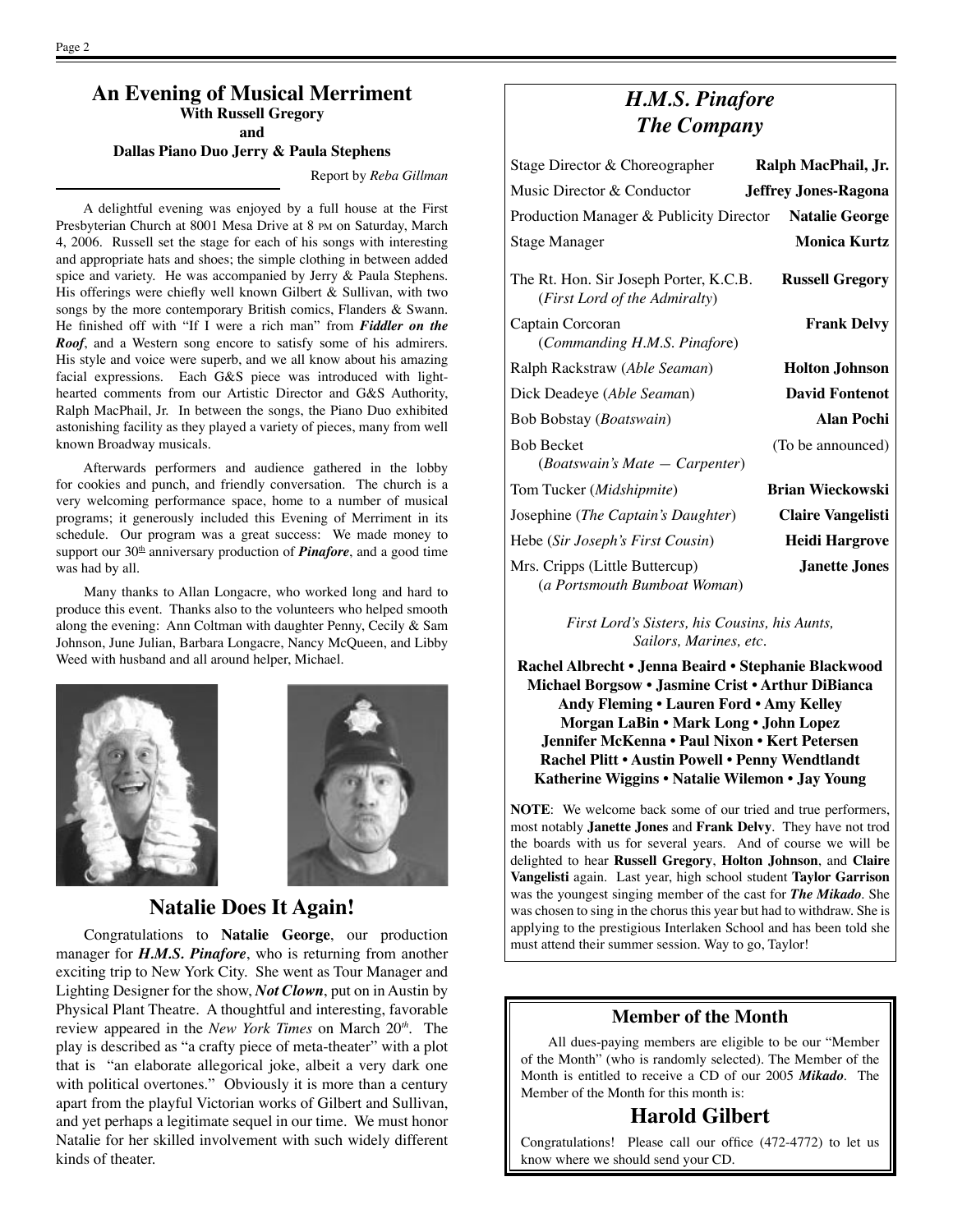## Contributors to *The Mikado* 2005

Underwriters: **Chris Buggé • Lawrence Shepley • Jean & Ed Smootz • Michael & Libby Weed.** Contributers: **Anonymous • Richard & Jennifer Arndt • Ken & Emily Ashworth • Mr. & Mrs. John C. Besperka • Larry & Becky Brenner • Chris Buggé • John Dailey • Marion DeFord • Betty B. Evans • Charlotte & William Flynn • Len & Reba Gillman • Loel Graber • Russell Gregory • William P. & Naomi Haight • Bruce & Enid Hallock • Betty R. Hatcher • James A. Hitt • Karen & Bob King • Edward Kluth • George & Nancy McQueen • James S. Moore • Mr. & Mrs. James Plugge • Prudential Foundation Matching Gifts • Charles & Diane Radin • James Robinson • Dorothy A. Rutishauser • Lawrence Shepley • Mrs. D.J. Sibley • Jean & Ed Smootz • Earl R. Hunt & Susan C. Spruance • Still Water Foundation, Inc. • Cleve H. Tandy Foundation • Jean Tolman • Paula Tyler • Bill & Mary Weaver • Michael & Libby Weed • Westminster Manor • Eve & John Williams • John & Betty Wood.**



This project is funded in part by the City of Austin through the Cultural Arts Division and by a grant from the Texas Commission on the Arts.



## **Thank You IBM**

**Stephanie Blackwood**, who has appeared in several of our productions, provided the essential contact which allowed us to receive from **IBM** a very generous donation of a computer with monitor and a laser printer. This equipment was sorely needed, and we are immensely grateful to **IBM** for this gift.

#### **Thank You**

We gratefully wish to acknowledge the following donors: In honor of **Bee Polomé**: **Peter & Felicity Coltman**, **Marilyn Babcock**, **Jean & Ed Smootz**, **Libby & Michael Weed**. In honor of **Bruce Hallock**: **Libby & Michael Weed**. Please accept our most sincere thanks!

We also wish to thank especially the following individuals for their continuing support: **Byron Arnason • Marion DeFord • Russell Gregory • Andrew, Chris, & Gary Hallock • Kristine M. Olson • Allen Lawshae • Barbara Lee • Randall McIntyre • Rosemary Russell-Vines • Cynthia Ryan & Valerie Ryan in memory of James C. Ryan • Katharine Shields • Patricia Spurr • Rose Taylor • Steve & Louise Weinberg.**

## Contributors to *H.M.S. Pinafore* 2006

**Richard & Jennifer Arndt • Ken & Emily Ashworth • Marilyn Babcock • Jim & Eleanor Cochran • Peter & Felicity Coltman • Marion DeFord • Loel Graber • James A. Hitt • Brent & Una Jacob • Edward Kluth • Elaine Martens • Norman & Emilia Martin • P. S. Neff • James Plugge • Bee Harris Polomé & Milt Weiss • Eugene & Betty Ripperger • Dorothy Rutishauser • Jane Dunn Sibley • Jean & Ed Smootz • Becky Stewart • Bernadette Tasher • The Voloch Family • Libby & Michael Weed • John Wood**

#### **Orchestra sponsored by Reba & Leonard Gillman**



This project is funded in part by the City of Austin through the Cultural Arts Division and by a grant from the Texas Commission on the Arts.



## **The Mikado 2005 on DVD and CD**

Thanks to Nancy Jay, we have high quality recordings of our 2005 production of *The Mikado*. The two-disc DVD is available for \$20, and the two-disc CD (audio only) is available for \$10. Please include a \$2.00 shipping fee per item ordered. These recordings may be ordered through our website

www.gilbertsullivan.org

or by calling our office at 472-4772. Please also ask about our many other recordings, tee-shirts, and other memorabilia celebrating our 30 years of bringing G&S to Central Texas.

#### **Randall's/Tom Thumb Good Neighbor Program**

Please register your Randall's Remarkable Card —Randall's will donate 1% of your bill to us (and up to two other charitable groups, if you wish). To register, visit the customer service counter and use our name and number:

#### **Gilbert and Sullivan Society 10090**

This is an easy and cost-free (to you!) way to help us out.

## Membership Form

We encourage you to join our Society. If you are a member, please check your membership renewal date on the top of the mailing label. If expired or near expiration, your membership needs to be updated! To correct your address, renew your membership, or become a member, complete this form, and mail it to us with your check, payable to "**GSSA**":

| The Gilbert & Sullivan Society of Austin<br>P.O. Box 684542                                                                                                                                                                                                                                               | <b>Austin, Texas 78768–4542</b> Phone: 472-4772 (472-GSSA)                                                                                      | Name & Address (if different from label):                                                                                 |
|-----------------------------------------------------------------------------------------------------------------------------------------------------------------------------------------------------------------------------------------------------------------------------------------------------------|-------------------------------------------------------------------------------------------------------------------------------------------------|---------------------------------------------------------------------------------------------------------------------------|
| Please check a membership category.<br><b>Individual</b> $(\$20-\$29)$<br>Family/Group (\$30-\$49)<br><b>Patron</b> (\$50–\$99)<br><b>Grand Duke or Duchess (\$100-\$249)</b><br>Major General (\$250-\$499)<br>Pooh-Bah (\$500-\$999)<br><b>Pirate King (\$1000-\$2499)</b><br>Savoyard $(\$2500 \& up)$ | We are proud to list our members<br>in our programs,, but if you would<br>prefer NOT to be listed in our<br>programs, please check here: $\Box$ | $Phone(s)$ :<br>E-mail address:<br>Does your company match donations?<br>$\Box$ I'd like to volunteer. I'm interested in: |